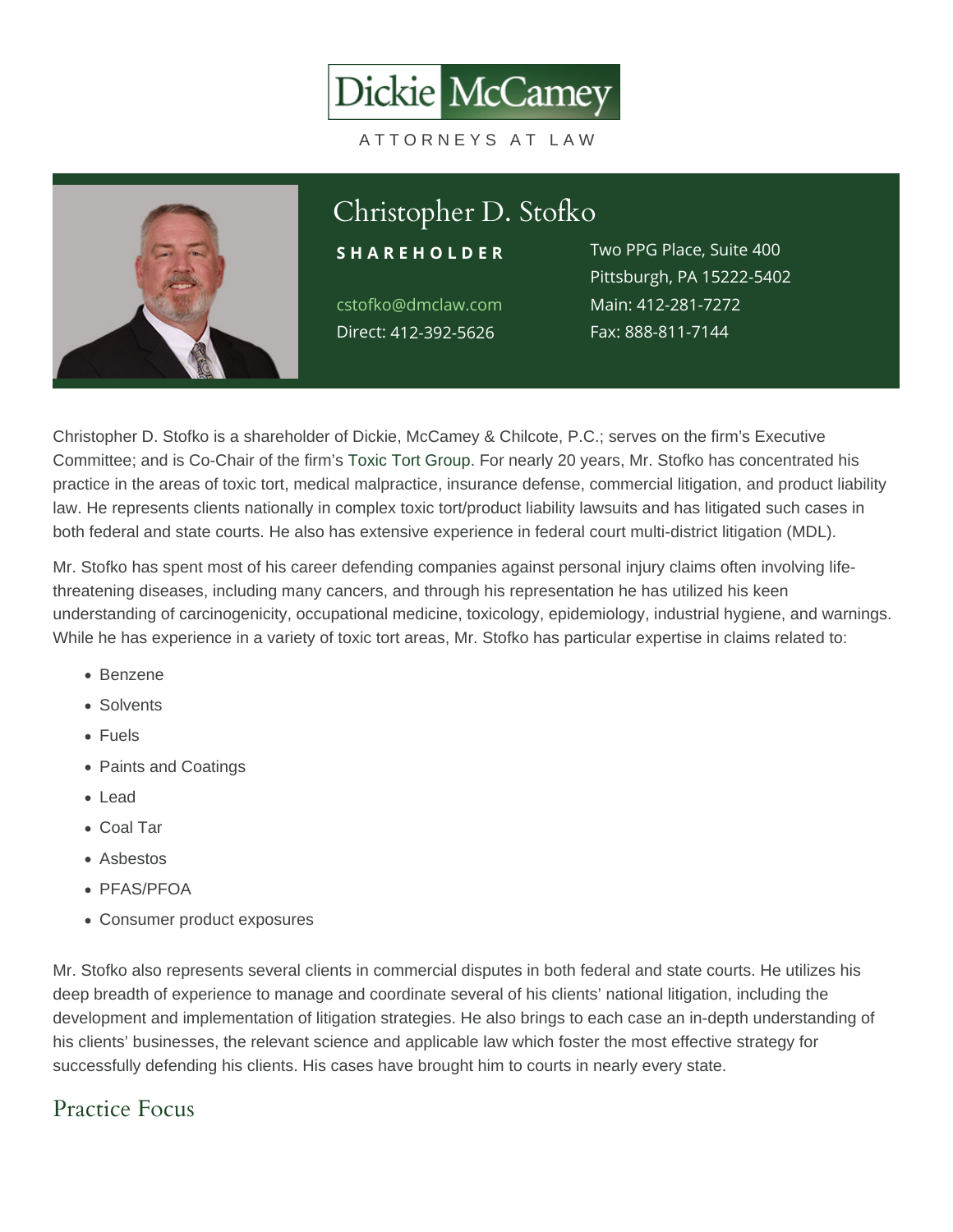- [Insurance Law and Litigation](https://www.dmclaw.com/practices/insurance-law-and-litigation/)
- [Medical Malpractice Defense](https://www.dmclaw.com/practices/medical-malpractice-defense/)
- [Toxic Tort](https://www.dmclaw.com/practices/toxic-tort/)

# Professional Accomplishments

- AV Preeminent® Peer Review Rated by Martindale-Hubbell® since 2013
- Federation of Defense & Corporate Counsel (FDCC)

### Representative Matters

- McAdam v. ExxonMobil, et al., Hudson County, NJ, defense verdict February 2017: representation of two Fortune 500 corporations through trial in New Jersey which resulted in a directed verdict for one client and a defense verdict for another client on product liability claim alleging development of cancer from product exposure
- Tyke v. Chevron, et al., Allegheny County, PA: successful grant of Frye motion and accompanying summary judgment in Pennsylvania for gasoline manufacturer on product liability claim alleging development of cancer from gasoline exposure
- McCann v. PPG Industries, Inc. and The Sherwin-Williams Company, LaSalle Parish, LA, defense verdict, May 2012: representation of two Fortune 500 corporations through trial in Louisiana which resulted in a defense verdict on product liability claim alleging development of cancer from product exposure
- Roach v. PPG Industries and The Sherwin-Williams Company, Fayetteville, AK, defense verdict, November 2002: representation of two Fortune 500 corporations through trial in Arkansas which resulted in a defense verdict on product liability claim alleging development of cancer from product exposure

# Memberships

- Allegheny County Bar Association
- Defense Research Institute
- Pennsylvania Bar Associations

# Community Involvement

- American Heart Association (Cranberry Township Heart Walk Coordinator)
- St. Kilian Parish School Athletic Association (President)

# Education

- University of Pittsburgh, J.D.
- Washington & Jefferson College, B.A., summa cum laude, Economics and Political Science